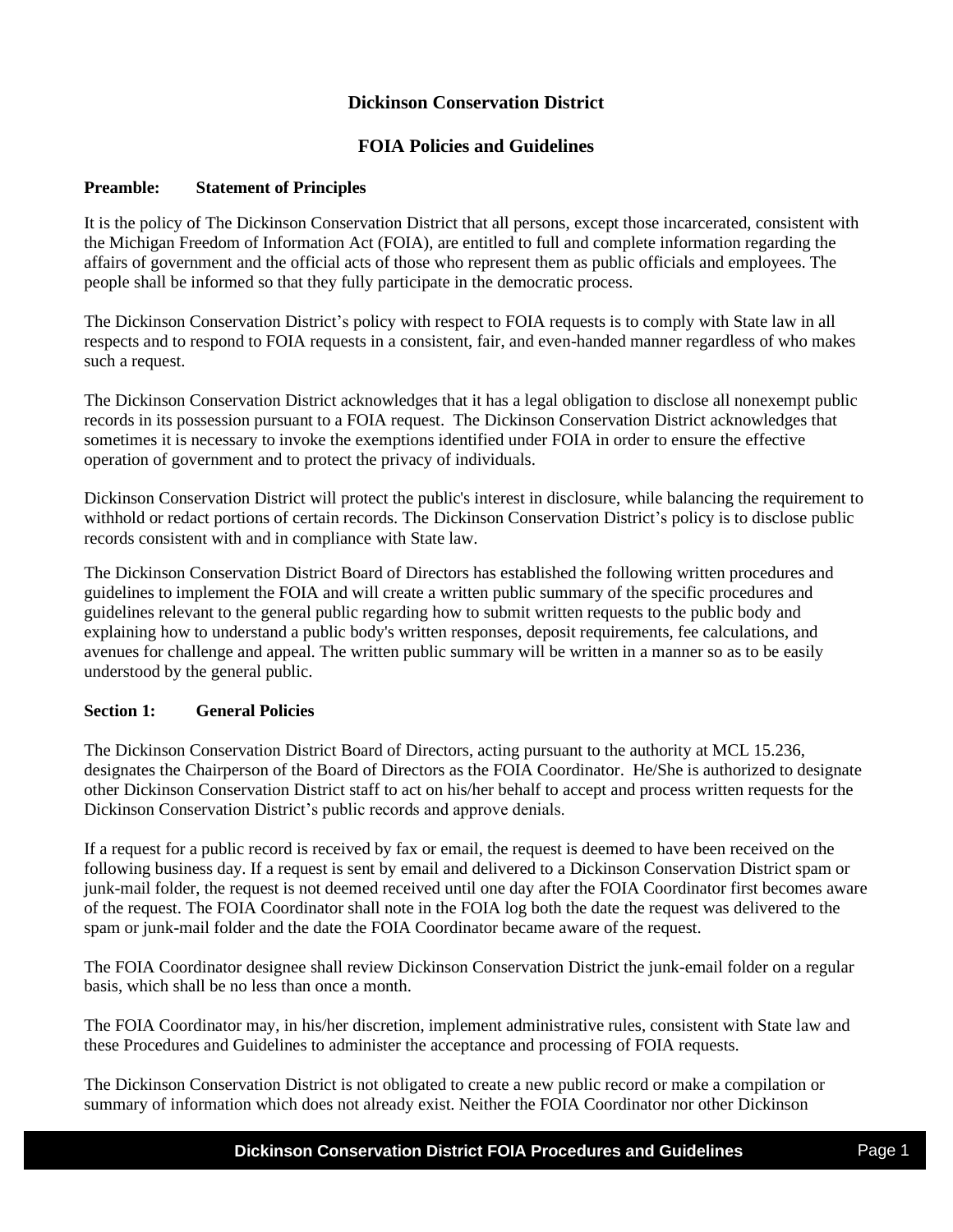Conservation District staff are obligated to provide answers to questions contained in requests for public records or regarding the content of the records themselves.

The FOIA Coordinator shall keep a copy of all written requests for public records received by the Dickinson Conservation District on file for a period of at least one year.

The Dickinson Conservation District will make this Procedures and Guidelines document and the Written Public Summary publicly available without charge. If it does not, the Dickinson Conservation District cannot require deposits or charge fees otherwise permitted under the FOIA until it is in compliance.

A copy of this Procedures and Guidelines document and the Dickinson Conservation District's Written Public Summary must be publicly available by providing free copies both in the Dickinson Conservation District's response to a written request and upon request by visitors at Dickinson Conservation District offices.

This Procedures and Guidelines document and the Dickinson Conservation District's Written Public Summary will be maintained on the Dickinson Conservation District's website at: www.dickinsoncd.org, so a link to those documents will be provided in lieu of providing paper copies of those documents.

### **Section 2: Requesting a Public Record**

No specific form to submit a request for a public record is required. However the FOIA Coordinator may make available a FOIA Request Form for use by the public.

Requests to inspect or obtain copies of public records prepared, owned, used, possessed or retained by the Dickinson Conservation District shall be submitted on the Dickinson Conservation District's FOIA Request Form, or in any other form of writing (letter, fax, email, etc.).

If a person makes a verbal, non-written request for information believed to be available on the Dickinson Conservation District's website, where practicable and to the best ability of the employee receiving the request, shall be informed of the pertinent website address.

A request must sufficiently describe a public record so as to enable Dickinson Conservation District personnel to identify and find the requested public record.

Written requests for public records may be submitted in person or by mail to the Dickinson Conservation District office. Requests may also be submitted electronically by fax and email. Upon their receipt, requests for public records shall be promptly forwarded to the FOIA Coordinator for processing.

A person may request that public records be provided on non-paper physical media, emailed or other otherwise provided to him or her in digital form in lieu of paper copies. The Dickinson Conservation District will comply with the request only if it possesses the necessary technological capability to provide records in the requested nonpaper physical media format.

A person may subscribe to future issues of public records that are created, issued or disseminated by Dickinson Conservation District on a regular basis. A subscription is valid for up to 6 months and may be renewed by the subscriber.

A person serving a sentence of imprisonment in a local, state or federal correctional facility is not entitled to submit a request for a public record. The FOIA Coordinator will deny all such requests.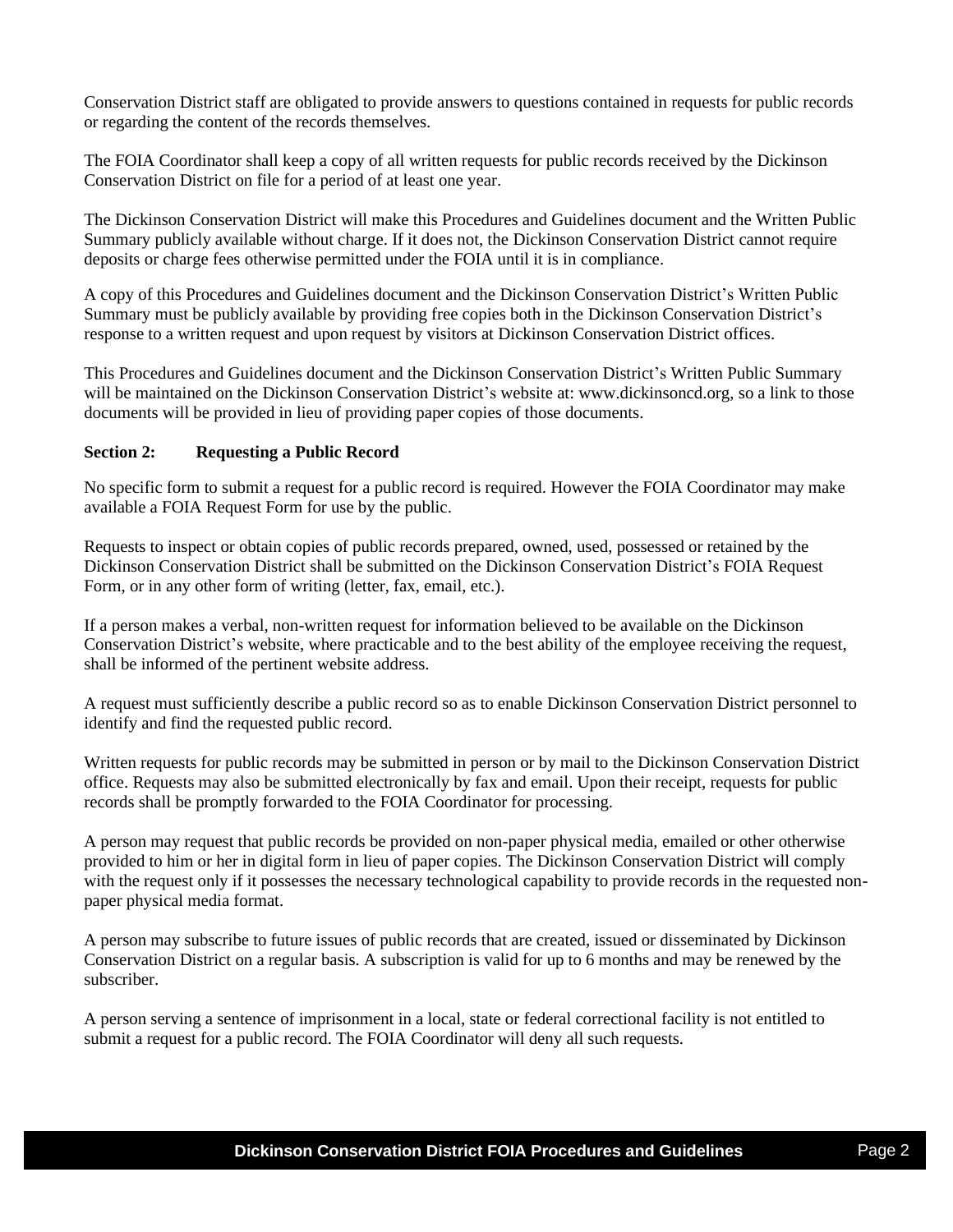## **Section 3: Processing a Request**

Unless otherwise agreed to in writing by the person making the request, the Dickinson Conservation District will issue a response within 5 business days of receipt of a FOIA request. If a request is received by fax, email or other electronic transmission, the request is deemed to have been received on the following business day.

The Dickinson Conservation District will respond to a request in one of the following ways:

- Grant the request.
- Issue a written notice denying the request.
- Grant the request in part and issue a written notice denying in part the request.
- Issue a notice indicating that due to the nature of the request the Dickinson Conservation District needs an additional 10 business days to respond for a total of no more than 15 business days. Only one such extension is permitted.
- Issue a written notice indicating that the public record requested is available at no charge on the Dickinson Conservation District's website.

#### *When a request is granted:*

If the request is granted, or granted in part, the FOIA Coordinator will require that payment be made in full for the allowable fees associated with responding to the request before the public record is made available.

The FOIA Coordinator shall provide a detailed itemization of the allowable costs incurred to process the request to the person making the request.

A copy of these Procedures and Guidelines and the Written Public Summary will be provided to the requestor free of charge with the response to a written request for public records, provided however, that because these Procedures and Guidelines, and the Written Public Summary are maintained on the Dickinson Conservation District's website at: www.dickinsoncd.org, a link to the Procedures and Guidelines and the Written Public Summary will be provided in lieu of providing paper copies of those documents.

If the cost of processing a FOIA request is \$50 or less, the requester will be notified of the amount due and where the documents can be obtained.

If the cost of processing a FOIA request is expected to exceed \$50 based on a good-faith calculation, or if the requestor has not paid in full for a previously granted request, the Dickinson Conservation District will require a good-faith deposit pursuant to Section 4 of this policy before processing the request.

In making the request for a good-faith deposit the FOIA Coordinator shall provide the requestor with a detailed itemization of the allowable costs estimated to be incurred by the Dickinson Conservation District to process the request and also provide a best efforts estimate of a time frame it will take the Dickinson Conservation District to provide the records to the requestor. The best efforts estimate shall be nonbinding on the Dickinson Conservation District, but will be made in good faith and will strive to be reasonably accurate, given the nature of the request in the particular instance, so as to provide the requested records in a manner based on the public policy expressed by Section 1 of the FOIA.

### *When a request is denied or denied in part:*

If the request is denied or denied in part, the FOIA Coordinator will issue a Notice of Denial which shall provide in the applicable circumstance:

- An explanation as to why a requested public record is exempt from disclosure; or
- A certificate that the requested record does not exist under the name or description provided by the requestor, or another name reasonably known by the Dickinson Conservation District; or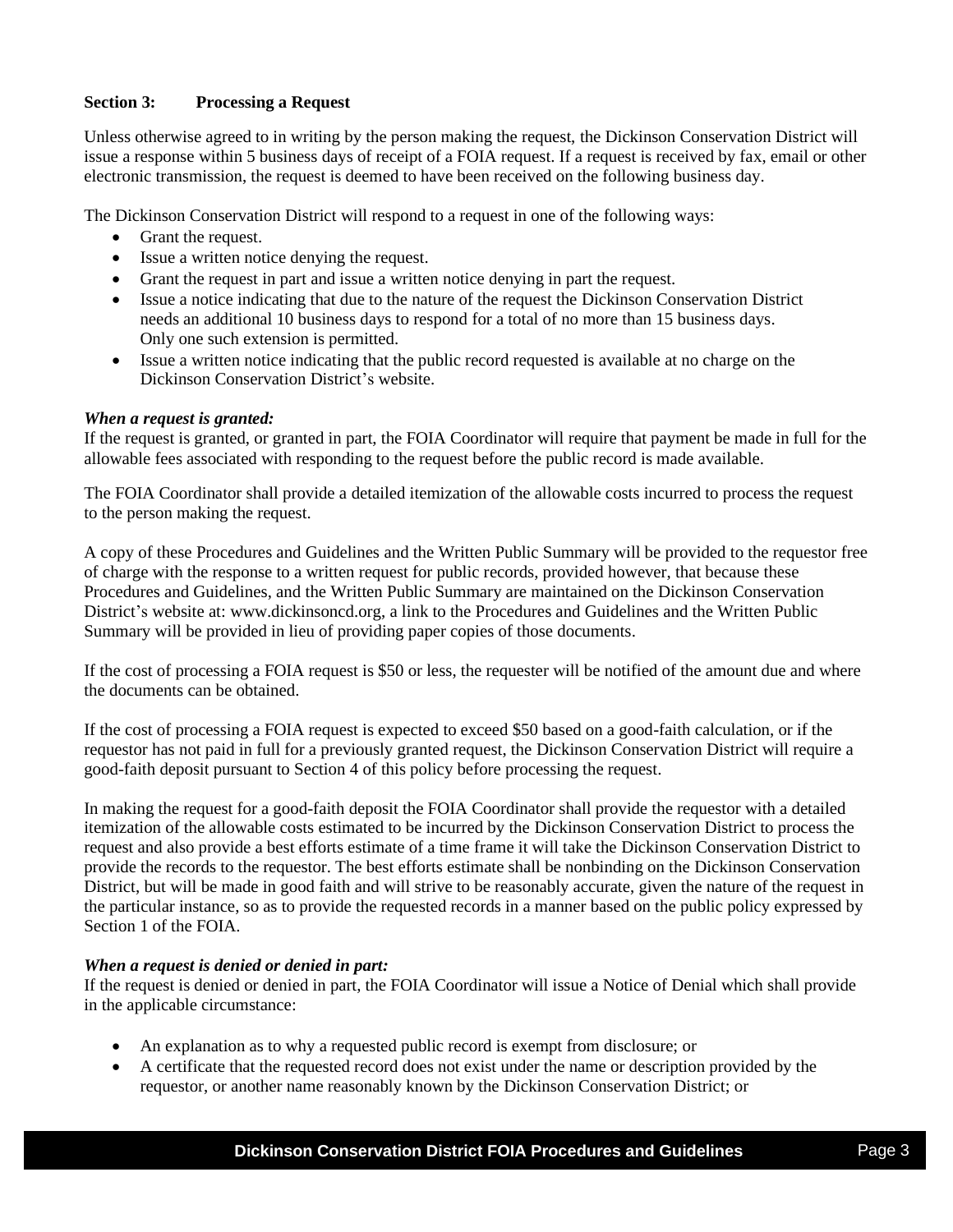- An explanation or description of the public record or information within a public record that is separated or deleted from the public record; and
- An explanation of the person's right to submit an appeal of the denial to either the Dickinson Conservation District Board of Directors, or seek judicial review in the Dickinson County Circuit Court; and
- An explanation of the right to receive attorneys' fees, costs, and disbursements as well as actual or compensatory damages, and punitive damages of \$1,000, should they prevail in Circuit Court.
- The Notice of Denial shall be signed by the FOIA Coordinator.

If a request does not sufficiently describe a public record, the FOIA Coordinator may, in lieu of issuing a Notice of Denial indicating that the request is deficient, seek clarification or amendment of the request by the person making the request. Any clarification or amendment will be considered a new request subject to the timelines described in this Section.

### *Requests to inspect public records:*

The Dickinson Conservation District shall provide reasonable facilities and opportunities for persons to examine and inspect public records during normal business hours. The FOIA Coordinator is authorized to promulgate rules regulating the manner in which records may be viewed so as to protect Dickinson Conservation District records from loss, alteration, mutilation or destruction and to prevent excessive interference with normal Dickinson Conservation District operations.

### *Requests for certified copies:*

The FOIA Coordinator shall, upon written request, furnish a certified copy of a public record at no additional cost to the person requesting the public record.

### **Section 4: Fee Deposits**

If the fee estimate is expected to exceed \$50.00 based on a good-faith calculation, the requestor will be asked to provide a deposit not exceeding one-half of the total estimated fee.

If a request for public records is from a person who has not paid the Dickinson Conservation District in full for copies of public records made in fulfillment of a previously granted written request, the FOIA Coordinator will require a deposit of 100% of the estimated processing fee before beginning to search for a public record for any subsequent written request by that person when all of the following conditions exist:

- The final fee for the prior written request is not more than 105% of the estimated fee;
- The public records made available contained the information sought in the prior written request and remain in the Dickinson Conservation District's possession;
- The public records were made available to the individual, subject to payment, within the time frame estimated by the Dickinson Conservation District to provide the records;
- Ninety (90) days have passed since the FOIA Coordinator notified the individual in writing that the public records were available for pickup or mailing;
- The individual is unable to show proof of prior payment to the Dickinson Conservation District; and
- The FOIA Coordinator has calculated a detailed itemization that is the basis for the current written request's increased estimated fee deposit.

The FOIA Coordinator will not require an increased estimated fee deposit if any of the following apply:

• The person making the request is able to show proof of prior payment in full to the Dickinson Conservation District;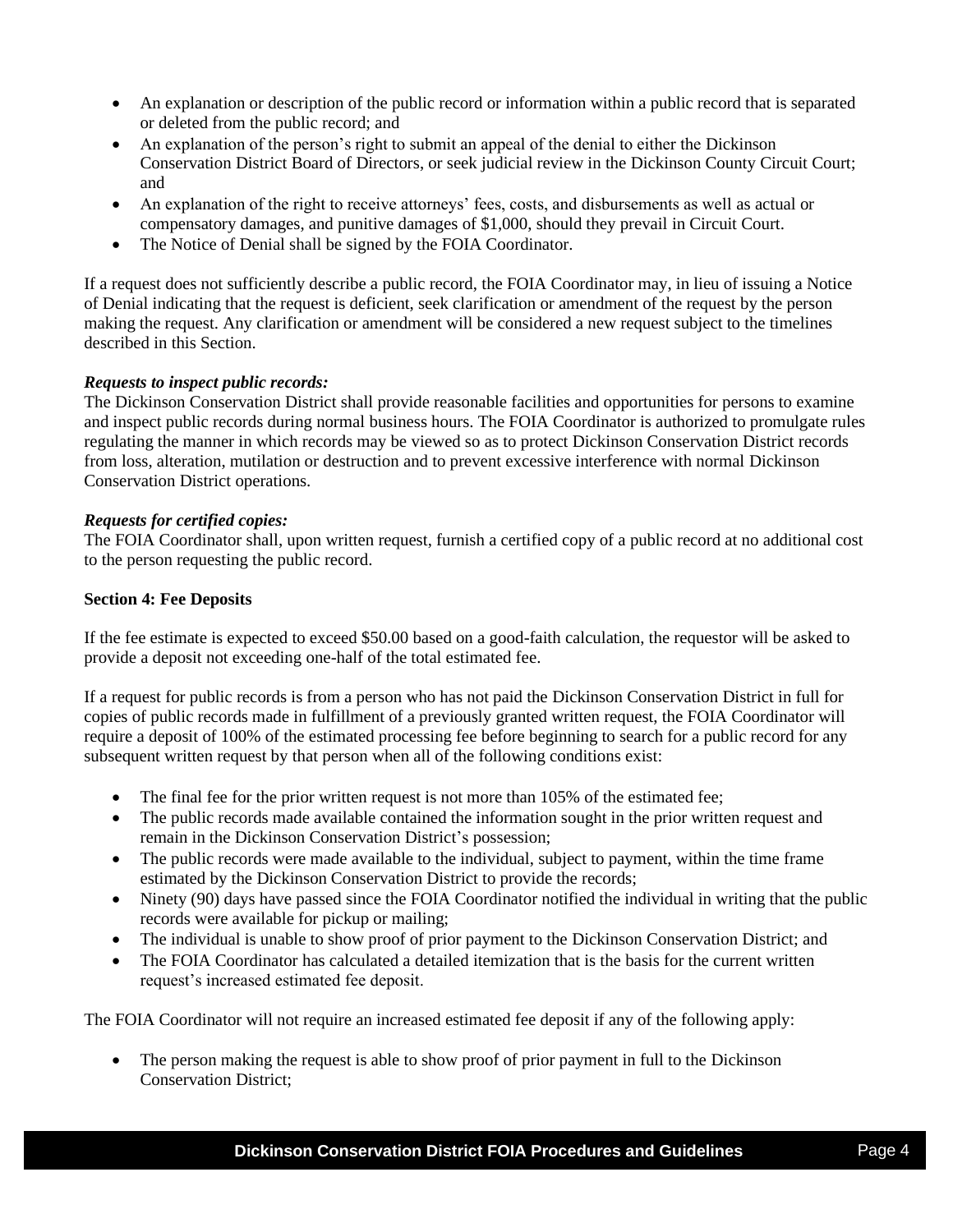- The Dickinson Conservation District is subsequently paid in full for the applicable prior written request; or
- Three hundred sixty five (365) days have passed since the person made the request for which full payment was not remitted to the Dickinson Conservation District.

## **Section 5: Calculation of Fees**

A fee may be charged for the labor cost of copying/duplication.

A fee will *not* be charged for the labor cost of search, examination, review and the deletion and separation of exempt from nonexempt information *unless* failure to charge a fee would result in unreasonably high costs to the Dickinson Conservation District because of the nature of the request in the particular instance, and the Dickinson Conservation District specifically identifies the nature of the unreasonably high costs.

Costs for the search, examination review, and deletion and separation of exempt from non-exempt information are "unreasonably high" when they are excessive and beyond the normal or usual amount for those services compared to the costs of the Dickinson Conservation District's usual FOIA requests, not compared to the Dickinson Conservation District's operating budget.

The following factors shall be used to determine an unreasonably high cost to the Dickinson Conservation District:

- Volume of the public record requested
- Amount of time spent to search for, examine, review and separate exempt from non-exempt information in the record requested.
- The available staffing to respond to the request.
- Any other similar factors identified by the FOIA Coordinator in responding to the particular request.

The Michigan FOIA statute permits the Dickinson Conservation District to charge for the following costs associated with processing a request:

- Labor costs associated with copying or duplication, which includes making paper copies, making digital copies, or transferring digital public records to non-paper physical media or through the **Internet**
- Labor costs associated with searching for, locating and examining a requested public record, when failure to charge a fee will result in unreasonably high costs to the Dickinson Conservation District.
- Labor costs associated with a review of a record to separate and delete information exempt from disclosure, when failure to charge a fee will result in unreasonably high costs to the Dickinson Conservation District.
- The cost of copying or duplication, not including labor, of paper copies of public records. This may include the cost for copies of records already on the Dickinson Conservation District's website if you ask for the Dickinson Conservation District to make copies.
- The cost of computer discs, computer tapes or other digital or similar media when the requester asks for records in non-paper physical media. This may include the cost for copies of records already on the Dickinson Conservation District's website if you ask for the Dickinson Conservation District to make copies.
- The cost to mail or send a public record to a requestor.

Labor costs will be calculated based on the following requirements: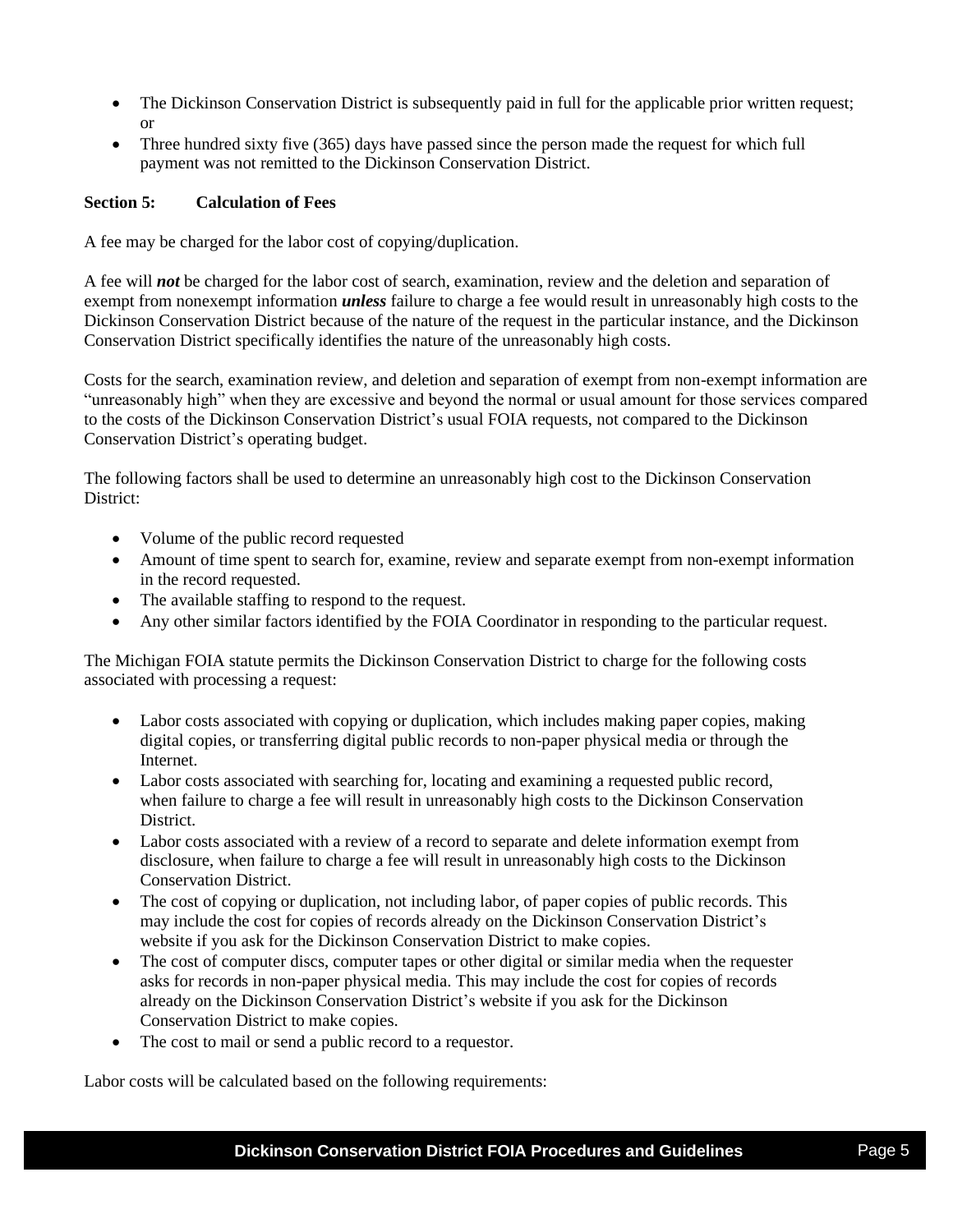- All labor costs will be estimated and charged in 15-minute increments, with all partial time increments rounded down. If the time involved is less than 15 minutes, there will be no charge.
- Labor costs will be charged at the hourly wage of the lowest-paid Dickinson Conservation District employee capable of doing the work in the specific fee category, regardless of who actually performs work.
- Labor costs will also include a charge to cover or partially cover the cost of fringe benefits.
- The Dickinson Conservation District may add up to 50% to the applicable labor charge amount to cover or partially cover the cost of fringe benefits, but in no case may it exceed the actual cost of fringe benefits.
- Overtime wages will not be included in labor costs unless agreed to by the requestor; overtime costs will not be used to calculate the fringe benefit cost.
- Contracted labor costs will be charged at the hourly rate of \$48.90 (6 times the state minimum hourly wage).

The cost to provide records on non-paper physical media when so requested will be based on the following requirements:

- Computer disks, computer tapes or other digital or similar media will be at the actual and most reasonably economical cost for the non-paper media.
- This cost will only be assessed if the Dickinson Conservation District has the technological capability necessary to provide the public record in the requested non-paper physical media format.
- The Dickinson Conservation District will procure any non-paper media and will not accept media from the requestor in order to ensure integrity of the Dickinson Conservation District's technology infrastructure.

The cost to provide paper copies of records will be based on the following requirements:

- Paper copies of public records made on standard letter  $(8 \frac{1}{2} \times 11)$  or legal  $(8 \frac{1}{2} \times 14)$  sized paper will not exceed \$.10 per sheet of paper. Copies for non-standard sized sheets of paper will reflect the actual cost of reproduction.
- The Dickinson Conservation District will provide records using double-sided printing, if it is cost-saving and available.

The cost to mail records to a requestor will be based on the following requirements:

- The actual cost to mail public records using a reasonably economical and justified means.
- The Dickinson Conservation District may charge for the least expensive form of postal delivery confirmation.
- No cost will be made for expedited shipping or insurance unless specified by the requestor.

If the FOIA Coordinator does not respond to a written request in a timely manner, the Dickinson Conservation District must:

- Reduce the labor costs by 5% for each day the Dickinson Conservation District exceeds the time permitted under FOIA up to a 50% maximum reduction, if *any* of the following applies:
	- o The Dickinson Conservation District's late response was willful and intentional,
	- $\circ$  The written request conveyed a request for information within the first 250 words of the body of a letter facsimile, email or email attachment, or
	- o The written request included the words, characters, or abbreviations for "freedom of information," "information," "FOIA," "copy" or a recognizable misspelling of such, or legal code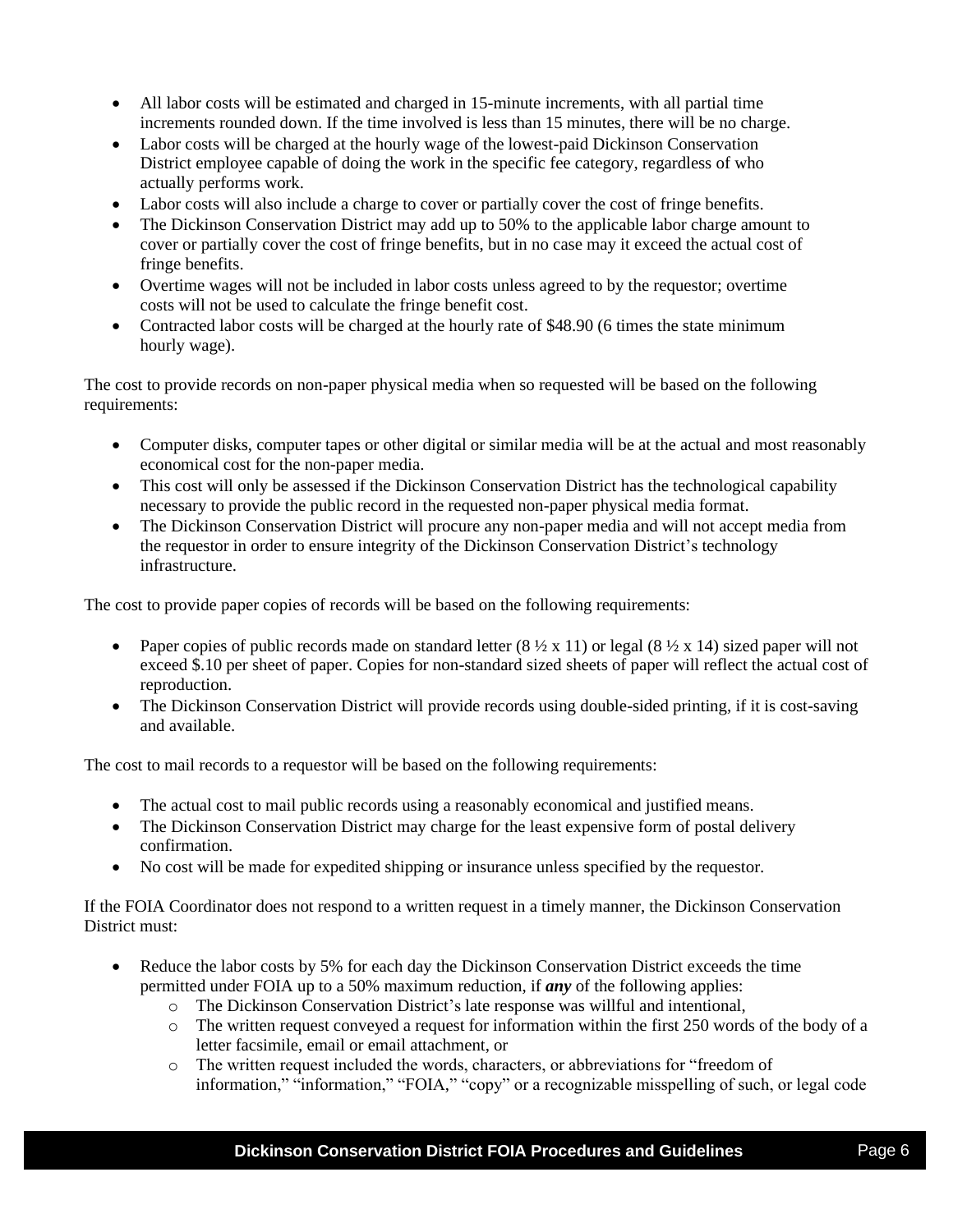reference to MCL 15. 231, et seq. or 1976 Public Act 442 on the front of an envelope or in the subject line of an email, letter or facsimile cover page.

• Fully note the charge reduction in the Detailed Itemization of Costs Form.

### **Section 6: Waiver of Fees**

The cost of the search for and copying of a public record may be waived or reduced if in the sole judgment of the FOIA Coordinator a waiver or reduced fee is in the public interest because it can be considered as primarily benefitting the general public. The Dickinson Conservation District Board of Directors may identify specific records or types of records it deems should be made available for no charge or at a reduced cost.

#### **Section 7: Discounted Fees**

#### *Indigence*

The FOIA Coordinator will discount the first \$20.00 of the processing fee for a request if the person requesting a public record submits an affidavit stating that they are:

- Indigent and receiving specific public assistance, or
- If not receiving public assistance, stating facts demonstrating an inability to pay because of indigence.

An individual is not eligible to receive the waiver if:

- The requestor has previously received discounted copies of public records from the Dickinson Conservation District twice during the calendar year; or
- The requestor requests information in connection with other persons who are offering or providing payment to make the request.

An affidavit is a sworn statement. The FOIA Coordinator may make a Fee Waiver Affidavit Form available for use by the public.

#### *Nonprofit organization advocating for developmentally disabled or mentally ill individuals*

The FOIA Coordinator will discount the first \$20.00 of the processing fee for a request from:

- A nonprofit organization formally designated by the state to carry out activities under subtitle C of the federal developmental disabilities assistance and bill of rights act of 2000, Public Law 106-402, and the protection and advocacy for individuals with mental illness act, Public Law 99-319, or their successors, if the request meets all of the following requirements:
	- o Is made directly on behalf of the organization or its clients.
	- o Is made for a reason wholly consistent with the mission and provisions of those laws under section 931 of the mental health code, 1974 PA 258, MCL 330.1931.
	- o Is accompanied by documentation of its designation by the state, if requested by the public body.

#### **Section 8: Appeal of a Denial of a Public Record**

When a requestor believes that all or a portion of a public record has not been disclosed or has been improperly exempted from disclosure, he or she may appeal to the Dickinson Conservation District Board of Directors, by filing an appeal of the denial with the office of the Dickinson Conservation District Board of Directors.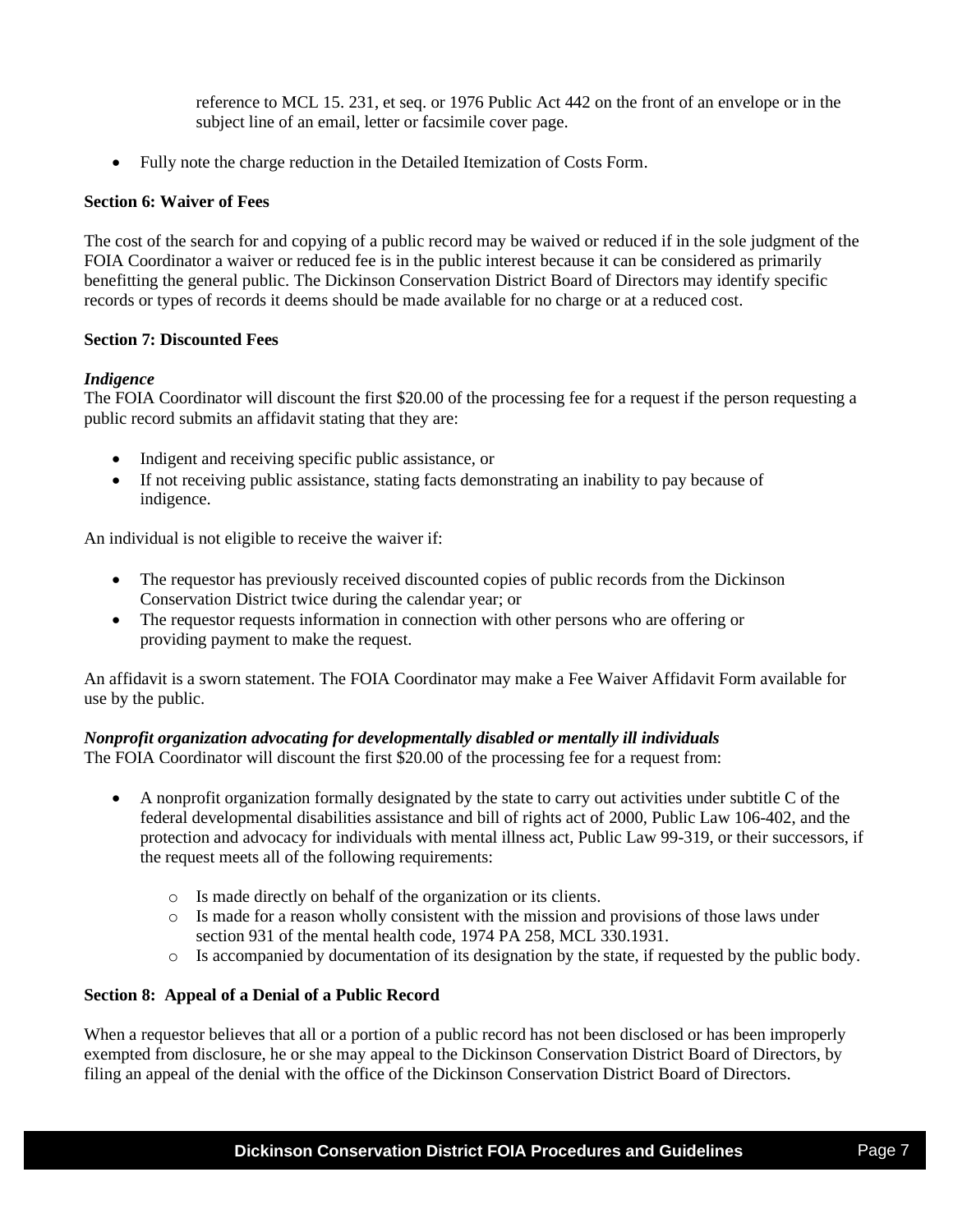The appeal must be in writing, specifically state the word "appeal" and identify the reason or reasons the requestor is seeking a reversal of the denial. The Dickinson Conservation District FOIA Appeal Form (To Appeal a Denial of Records), may be used.

The Dickinson Conservation District Board of Directors is not considered to have received a written appeal until the first regularly scheduled Dickinson Conservation District Board of Directors meeting following submission of the written appeal.

Within 10 business days of receiving the appeal the Dickinson Conservation District Board of Directors will respond in writing by:

- Reversing the disclosure denial;
- Upholding the disclosure denial; or
- Reverse the disclosure denial in part and uphold the disclosure denial in part; or
- Under unusual circumstances, issue a notice extending for not more than 10 business days the period during which the Dickinson Conservation District Board of Directors shall respond to the written appeal. The Dickinson Conservation District Board of Directors shall not issue more than 1 notice of extension for a particular written appeal.

If the Dickinson Conservation District Board of Directors fails to respond to a written appeal, or if the Dickinson Conservation District Board of Directors upholds all or a portion of the disclosure denial that is the subject of the written appeal, the requesting person may seek judicial review of the nondisclosure by commencing a civil action in Circuit Court.

Whether or not a requestor submitted an appeal of a denial to the Dickinson Conservation District Board, he or she may file a civil action in Dickinson County Circuit Court within 180 days after the Dickinson Conservation District's final determination to deny the request.

If a court that determines a public record is not exempt from disclosure, it shall order the Dickinson Conservation District to cease withholding or to produce all or a portion of a public record wrongfully withheld, regardless of the location of the public record. Failure to comply with an order of the court may be punished as contempt of court.

If a person asserting the right to inspect, copy, or receive a copy of all or a portion of a public record prevails in such an action, the court shall award reasonable attorneys' fees, costs, and disbursements. If the person or Dickinson Conservation District prevails in part, the court may, in its discretion, award all or an appropriate portion of reasonable attorneys' fees, costs, and disbursements.

If the court determines that the Dickinson Conservation District has arbitrarily and capriciously violated this act by refusal or delay in disclosing or providing copies of a public record, the court shall order the Dickinson Conservation District to pay a civil fine of \$1,000.00, which shall be deposited into the general fund of the state treasury. The court shall award, in addition to any actual or compensatory damages, punitive damages in the amount of \$1,000.00 to the person seeking the right to inspect or receive a copy of a public record. The damages shall not be assessed against an individual, but shall be assessed against the next succeeding public body that is not an individual and that kept or maintained the public record as part of its public function.

### **Section 9: Appeal of an Excessive FOIA Processing Fee**

"Fee" means the total fee or any component of the total fee calculated under section 4 of the FOIA, including any deposit.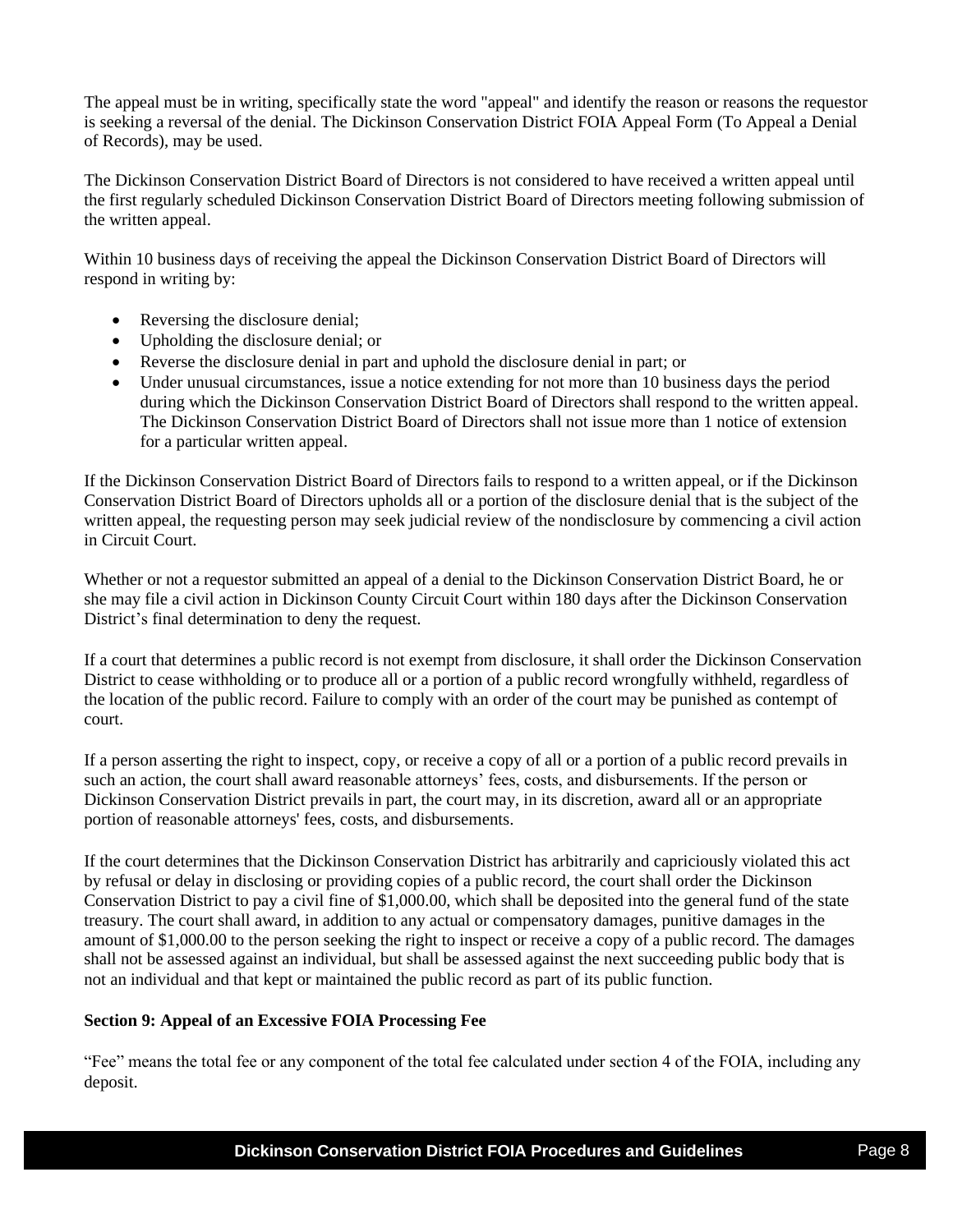If a requestor believes that the fee charged by the Dickinson Conservation District to process a FOIA request exceeds the amount permitted by state law or under this policy, he or she must first appeal to the Dickinson Conservation District Board of Directors by submitting a written appeal for a fee reduction to the office of the Dickinson Conservation District Board of Directors.

The appeal must be in writing, specifically state the word "appeal" and identify how the required fee exceeds the amount permitted. The Dickinson Conservation District FOIA Appeal Form (To Appeal an Excess Fee) may be used.

The Dickinson Conservation District Board of Directors is not considered to have received a written appeal until the first regularly scheduled Dickinson Conservation District Board of Directors meeting following submission of the written appeal.

Within 10 business days after receiving the appeal, the Dickinson Conservation District Board of Directors will respond in writing by:

- Waiving the fee:
- Reducing the fee and issuing a written determination indicating the specific basis that supports the remaining fee;
- Upholding the fee and issuing a written determination indicating the specific basis that supports the required fee; or
- Issuing a notice detailing the reason or reasons for extending for not more than 10 business days the period during which the Dickinson Conservation District Board of Directors will respond to the written appeal. The Dickinson Conservation District Board of Directors shall not issue more than 1 notice of extension for a particular written appeal.

Where the Dickinson Conservation District Board of Directors reduces or upholds the fee, the determination must include a certification from the Dickinson Conservation District Board of Directors that the statements in the determination are accurate and that the reduced fee amount complies with its publicly available procedures and guidelines and Section 4 of the FOIA.

Within 45 days after receiving notice of the Dickinson Conservation District Board's determination of an appeal, the requesting person may commence a civil action in Dickinson County Circuit Court for a fee reduction.

If a civil action is commenced against the Dickinson Conservation District for an excess fee, the Dickinson Conservation District is not obligated to complete the processing of the written request for the public record at issue until the court resolves the fee dispute.

An action shall not be filed in circuit court unless *one* of the following applies:

- The Dickinson Conservation District does not provide for appeals of fees,
- The Dickinson Conservation District Board of Directors failed to respond to a written appeal as required, or
- The Dickinson Conservation District Board of Directors issued a determination to a written appeal.

If a court determines that the Dickinson Conservation District required a fee that exceeds the amount permitted under its publicly available procedures and guidelines or Section 4 of the FOIA, the court shall reduce the fee to a permissible amount. Failure to comply with an order of the court may be punished as contempt of court.